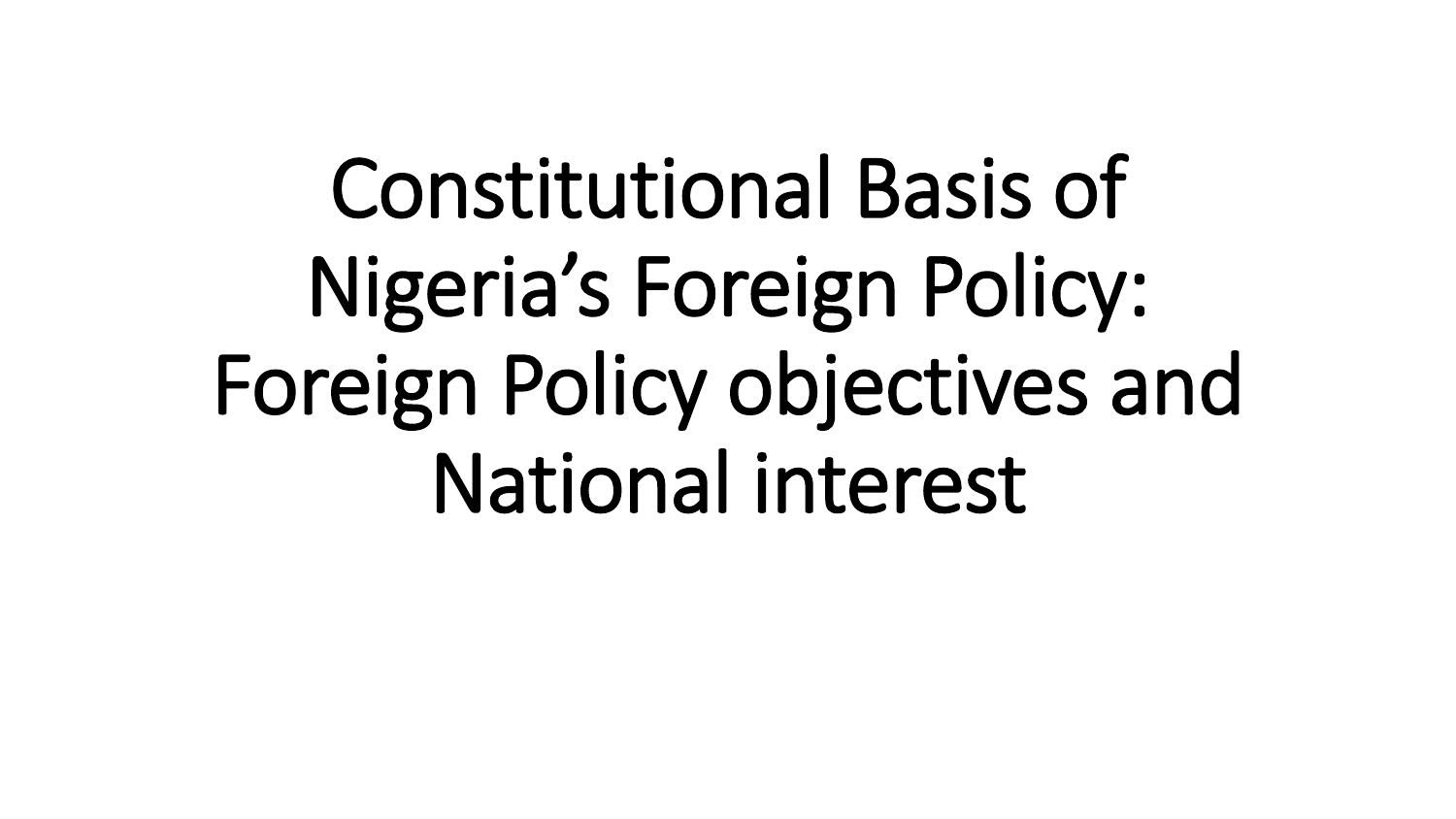- Nigeria's foreign policy metamorphosed from the colonial era to the postindependent period.
- It was at the post-independence era that a truly indigenous Nigerian foreign policy emerged.
- By "truly indigenous Nigerian foreign policy", we mean the dominance of foreign policy making and implementation of Nigeria by Nigerians.
- In the post-independence period, Nigeria's foreign policy was not designed and directed to coincide with, nor to pursue, the interest of Her Majesty's government in England.
- Nigeria's foreign policy was anchored on certain principles which were designed to champion Nigerian causes.
- According to Aluko (1981), in 1960, these principles were the usual respect of sovereign equality of other countries, non-interference in the internal affairs of other countries as well as commitment to cooperation as a means of promoting African unity.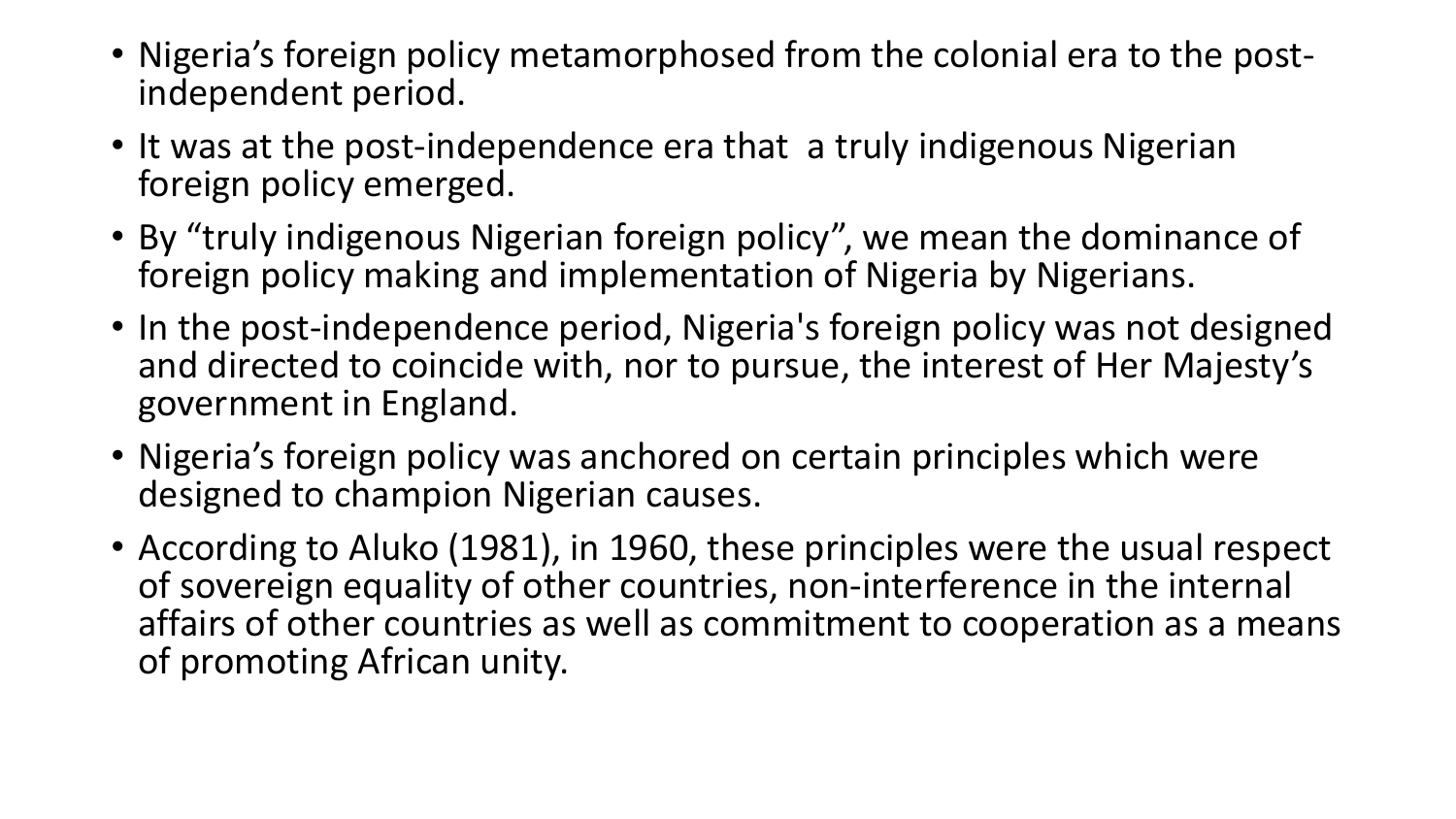- With the coming of successive governments in the following years after independence - the military and other subsequent civilian administrations - the foreign policy of Nigeria had, via various epistemological and ideological constructions, evolved to what we now have today.
- These policies have remained the same with some amendments to capture local, global, political and economic changes.